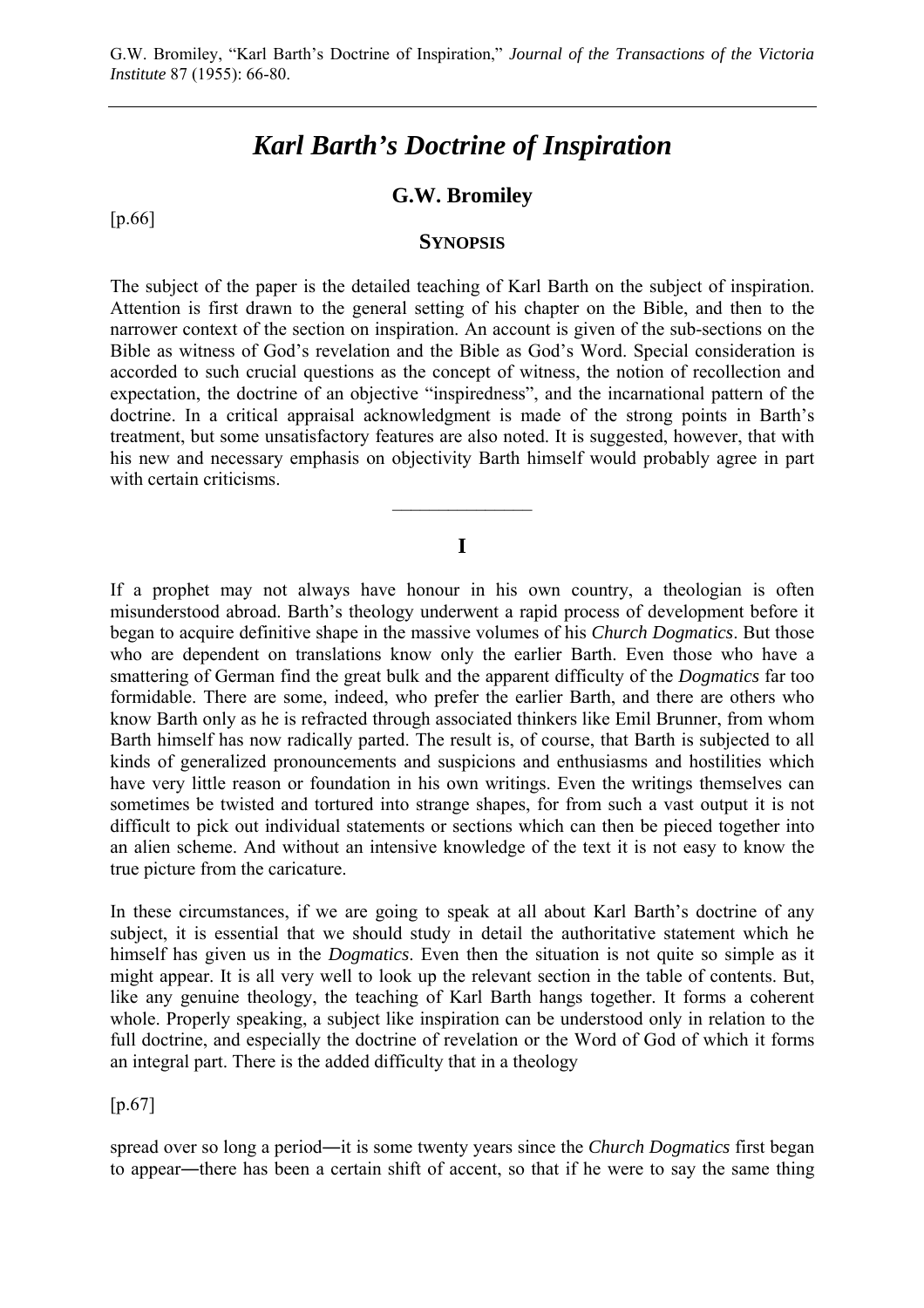today Barth would probably give to it a different emphasis. Now obviously in a short paper it is not possible to set the specialized doctrine of inspiration against the background of the whole doctrine of the Word of God, to which Barth himself devoted two very substantial halfvolumes. In the last resort, a full knowledge of the teaching can be acquired only from the text itself. What we can do is at least to try to see what Barth does actually say about inspiration and to attempt some estimate of the qualities and the possible defects or deficiencies of his work.

The doctrine of inspiration is treated in the chapter on Holy Scripture, which is to be found in the second half of the first volume, immediately after the very long second chapter (in three parts) on the threefold work of the Trinity in relation to the divine self-revelation. The chapter on the Bible is followed by a chapter on the Church's preaching which fulfils the three-fold scheme of the Word, the Word written, and the Word proclaimed, and in that way terminates the first volume. The chapter itself is a long one of over two hundred and fifty pages and is sub-divided into three parts, each of which consists of two sections. The first is on "God's Word for the Church", the second on "Authority in the Church", and the third on "Freedom in the Church". The parts on authority and freedom both develop important aspects of Barth's teaching on the Bible under the headings of "The Authority (and Freedom) of the Word and "Authority (and Freedom) under the Word", but it is with the first part that we are more directly concerned in the present context. This consists of almost a hundred pages, and the two sections are entitled "Scripture as Witness of God's Revelation" and "Scripture as the Word of God".

Barth always commences his main divisions with a brief statement of the substance of what he wishes to say, and it may perhaps be helpful to reproduce this verbatim. "The Word of God is God Himself in Holy Scripture. For the God who once spoke as the Lord to Moses and the prophets, the evangelists and the apostles, now speaks through their written word as the same Lord to His Church. Scripture is holy and the Word of God as by the Holy Spirit it became and will become to the Church the witness of God's revelation." The long sub-sections which follow are an expansion of these basic or guiding sentences.

# **II**

Barth opens the discussion by pointing out that we do in fact use the Bible as the normative Word of God and that our obedience in this respect is a practical answer to the doctrinal question involved. The doctrine of Scripture is not one which has to be argued or demonstrated, for either way this would mean a fundamental disobedience, but it is

[p.68]

one which we certainly have to explain (pp. 505-507). He has a short historical note on the importance of the doctrine, especially in the Reformation period, but even in the theological practice of the eighteenth and nineteenth centuries (pp. 507-509), returning then to his main contention that the doctrine of the Bible is a confession imposed upon us by the question of our attitude to the Bible. Its true content will be "a development of our recognition of the selfgrounded and self-justifying law under which we stand," and it will take the form of exegesis of the Bible itself. We make this confession with the Church and as a personal act of obedience, but it is the Bible itself which we confess as the Word of God, and we do so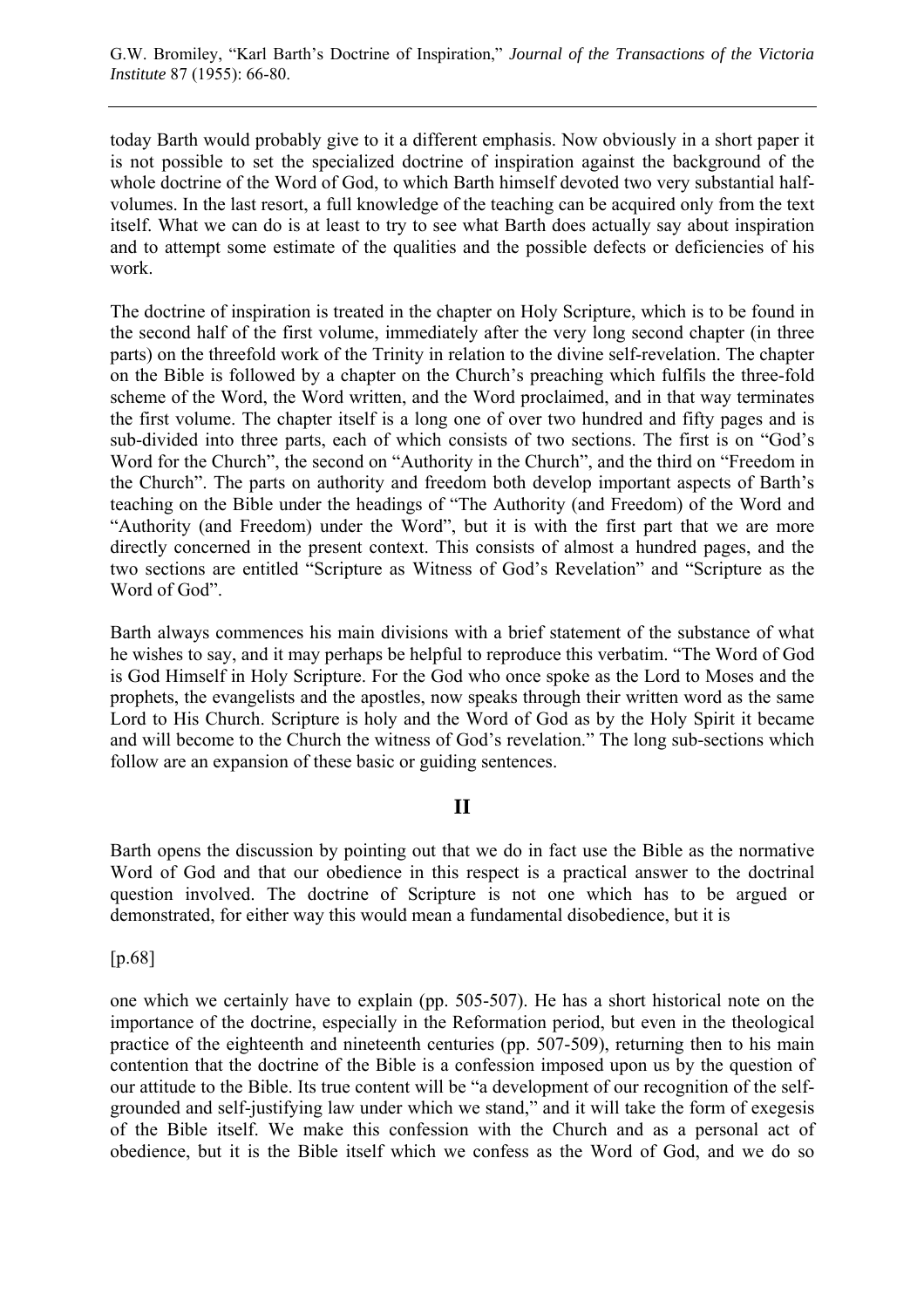because the Bible is self-demonstrative as the manifestation of the glory of the Triune God (pp. 510-511).

Already in this introductory section Barth raises a big issue and states one of his primary convictions. He does not believe that the Bible can be proved false or proved true by logical or empirical processes. Indeed, he thinks that it is treason not only to the Bible but to God himself to suspend our acceptance of His Word written upon what are at bottom human factors. We are not to follow the Bible because it is proved true by the mind of man or the results of human scientific or historical investigation. We are to accept the Bible as God's Word in obedience to the Bible as God's Word self-authenticated. In principle, there is little doubt that Barth is right in this contention, and it is one which needs to be emphasized in an age which sets far too much store by the cleverness of man and the infallibility of his conclusions. In our dealings with God's Word the Bible must be the judge and not the judged. Even if the decision goes in its favour, it is wrong even to think of the Bible at the bar of human reason or scholarship. At the same time, we may ask whether Barth does not carry the point too far. If we accept the Bible in obedient faith, there seems to be no reason why it should not find a secondary confirmation in other fields. To remove the Bible as God's Word altogether from the sphere of human judgment may easily become only a device for maintaining a twofold allegiance: an allegiance to the Bible itself in the sphere of revelation and faith, an allegiance to reason and science and history in more mundane or human matters. But we will have to return to this question later.

On p. 512 Barth takes up his first main point, that we confess the Bible to be the witness to revelation rather than revelation itself. In a sense this argument can be understood only in relation to the previous chapter. The Bible is the glory of the Triune Godhead only as mediated through human words or human speech. But while this is true, while the Bible is not revelation as it comes directly to prophets and apostles, the Bible is certainly revelation as it comes to us who are not prophets and apostles. The witness is the contemporaneous representation of revelation, so that to receive the witness is to receive revelation itself. In this way Barth tries to do justice to the twofold truth, that since God has revealed

## [p.69]

Himself in His Son, we cannot equate the Bible quite simply with the Word or revelation of God, but that all the same we cannot deny that the Bible is itself the word of life and power and therefore the Word of God. The word "witness" is a dangerous one if used in its ordinary sense, but if we think of the Bible as a witness in the way in which the Bible itself describes the prophets and apostles as witnesses―"he that receiveth you, receiveth me"―it is perhaps not quite so objectionable as some critics of Barth suppose. This at least is how Barth himself is thinking of it, and in this sense it has the merit of being a word which the Bible uses even about itself (cf. John 5: 39).

The next point is almost parenthetical, that in view of the mediation through human words and speech, it is right and necessary that the Bible should be studied as a human book and therefore historically (p. 513). Barth makes this point in a way which is almost reminiscent of the last century, but at once he goes on to make the next main point, which is very much of this century, that in studying the Bible in this way we have to take account of its content and therefore to read it theologically. A mere description of the background and circumstances is not enough. What matters in the Bible is that which is beyond itself: the message. And the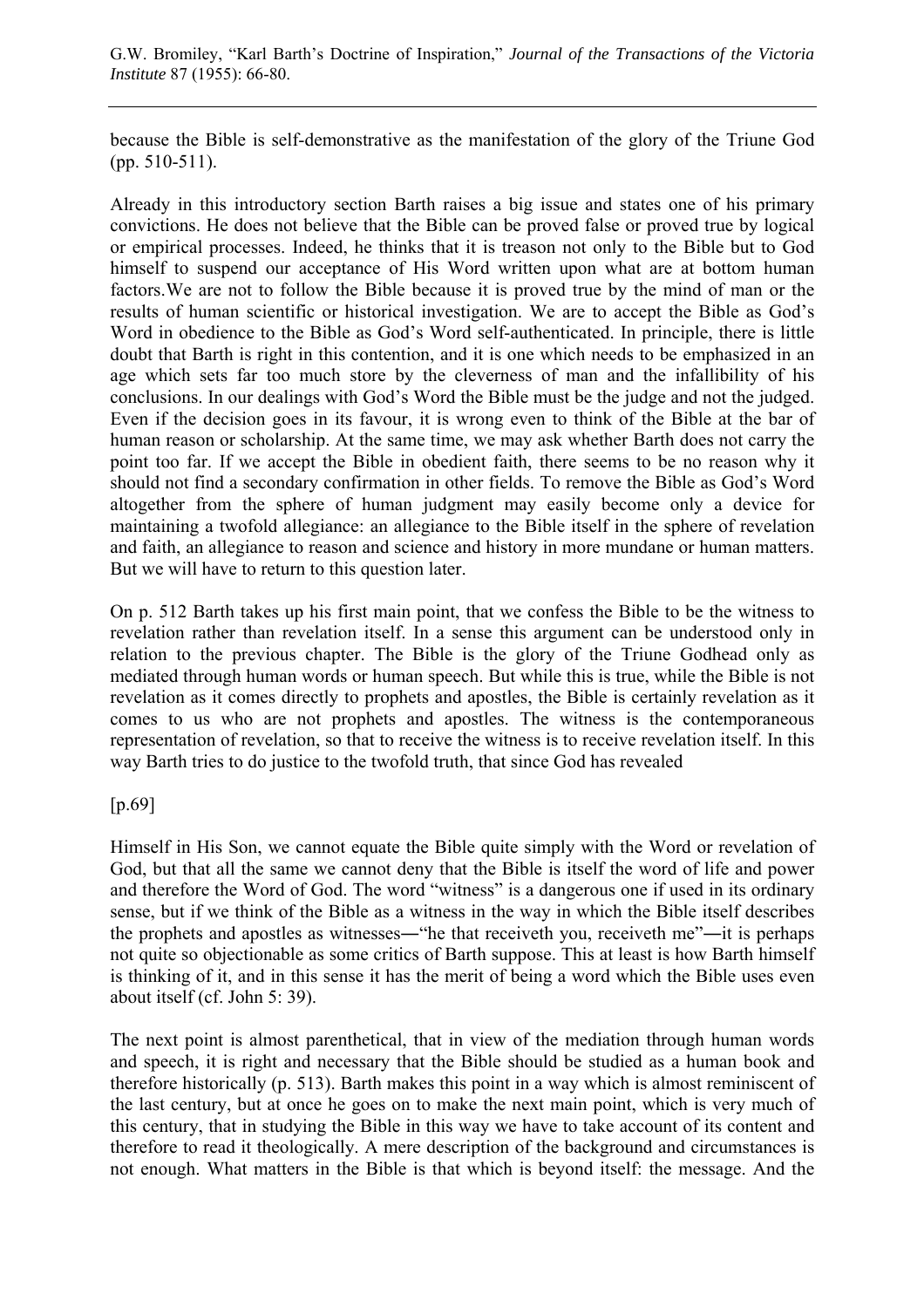message or content cannot be read in or read round: it can only be read from the actual text of the Bible itself. The exposition which disregards this fact can never be truly historical. That is to say, it is not possible to read the Bible humanly in an abstract way, or with a concentration on the human element. It is not possible to expound the Bible simply in the void, or without a knowledge or awareness of the thing revealed. In these circumstances Barth thinks that the notion of a scientific impartiality or detachment is merely comic when applied to the exposition of Holy Scripture, for it makes true and valid and genuinely historical exposition quite impossible (pp. 514-519). He emphasizes again, of course, that revelation can be only through revelation. We cannot come to a knowledge of the true content of the Bible as we would come to a knowledge of the contents of a historical or scientific text-book. But this fact does not allow a legitimacy of other accounts than that which the Bible gives of itself. There is only one truth, and this truth comes, not by soliloquizing on the Bible, but by listening to what the Bible itself has to say, by allowing oneself to be gripped and mastered and instructed by it. The peculiarity of the Bible as God's Word is that it can make itself heard and known in this way, but in so doing it is normative for human communication as well, which ought to be and sometimes may be received in the same way, which we learn to receive in this way when we are instructed by the Word of God (pp. 519-522). On this note the first sub-section concludes.

With the argument of this passage it is impossible to find any general fault, although there may be criticisms in point of detail. Barth has finely seen that the true weakness of eighteenthand nineteenth-century

## [p.70]

exposition is not so much in its attempted correction of the Biblical data as in the failure either to adopt or even to understand the Biblical message: the attempt to oppose to―or, even worse, to impose upon―the Bible an alien outlook and philosophy. But this fault has characterized the orthodox of different ages as well as the heterodox, for with all their faithfulness to the Bible text the scholastic theologians understood the Bible message in Aristotelian terms, and the sound dogmaticians of the later seventeenth century attempted to impose upon Scriptural doctrine a Cartesian framework. Indeed, even in our own day the temptation is strong to try to work in the Biblical message with current philosophical or scientific dogma, on the plea, perhaps, that the teaching of the Bible will in this way be supported or explained or interpreted. As Barth sees, a grappling with the historical and therefore the plain sense of the Bible in its proper context is fundamentally right so long as we are prepared to carry it through consistently and to receive the message which the Bible itself is seeking to deliver. If it is more necessary than Barth allows to answer the detailed literary and historical criticisms of the Bible, it is certainly far more important, as Barth suggests, to free the message of the Bible not only from the alien but also from the friendly reinterpretations and adaptations with which we so easily invest it. To do this, to expound the Bible not in terms of something else but in terms of its own message, is the primary aim of the so-called Biblical theology of our own day, as it was of the exegetical and expository theology of the Reformers. In so far as he has contributed to this movement and brought us all under the criticism of the Word of God itself, Barth certainly deserves our gratitude, for nothing is more destructive of the Bible than an inordinate concentration upon its form or a subjection of either its form or content to a non-Biblical view.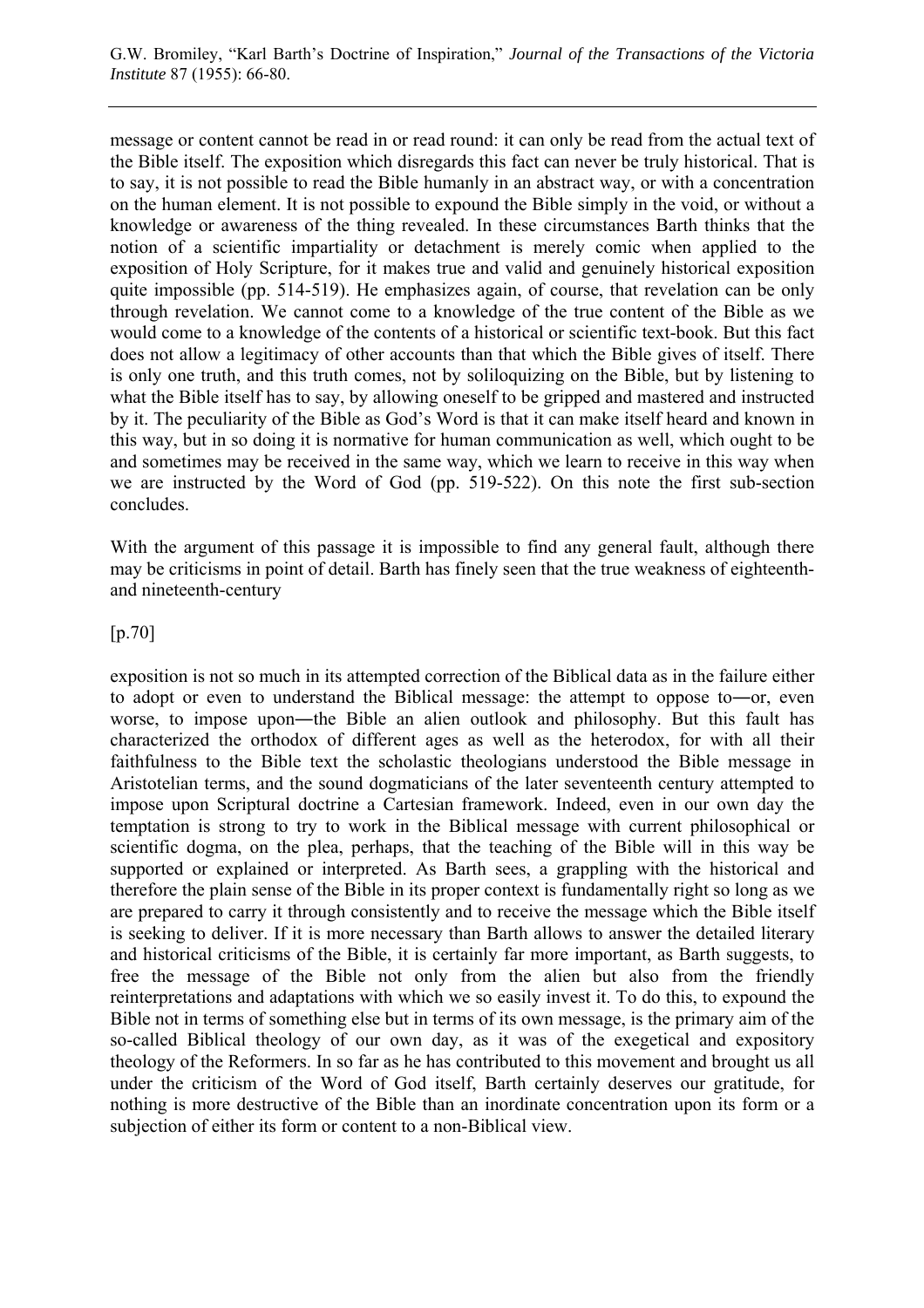# **III**

Having made this preliminary estimate, Barth turns in the second sub-section to a discussion of the Bible as the Word of God. Necessarily, he begins with some remarks upon the canon (pp. 524-531), for obviously we have to know what is meant by Scripture and why it includes these particular books and not others. In relation to the canon Barth maintains strongly the Reformation position that the canon is not made or determined but only recognized by the Church. Scripture is already there as such before the Church pronounces its decision. To the question of the canon Scripture has its own infallible and authoritative answer. But because our hearing of that answer is human and fallible the question of the canon still remains, and in theory if not in practice it is always an open question. There is no such thing as a canon closed by the decision of the Church. Previous decisions of the Church may prove to be wrong. It is possible, if not very likely, that new writings may be unearthed which authenticate themselves as Holy Scripture. Barth does not take this

[p.71]

possibility very seriously, nor does he propose, as Luther did, that there should be any definite alteration of the existing canon. But he wants to emphasize that in this matter as in all others it is not a ruling of the Church but the self-witness of Scripture which must be the judge, and therefore the canon of Scripture is not dependent upon a definitive ruling of the Church. With this principle all evangelical Christians would agree, and there are not a few who would be prepared to admit that individual passages like the present end of Mark do not have any very secure self-authentication as Holy Scripture.

The canon as self-authenticated and recognized by the Church consists of the Old and New Testaments, which Barth now considers in their inter-relationship and unity (pp. 533-536). In this respect he introduces two important principles, that the one consists of expectation, the other of recollection; and that they are divided by the act of redemptive revelation. The elements of expectation and recollection are also found in the two main divisions of each Testament, the Law and the Prophets in the Old, the Gospels and the Epistles in the New. Although there are great differences in the individual writings, Barth emphasizes that as the living Word of God they give to the Church to-day the totality of recollection and expectation, and that the Church has to hold to this totality as a unity. But the unity is not an idea or a principle which we can control, and the totality is not that of a Christian economy or philosophy. It is here, Barth thinks, that Reformed dogmatics went astray in the seventeenth century with its Aristotelian and Cartesian systematizing. The centre and presupposition of the Bible's unity is the person of Jesus Christ Himself. But again, since the Bible constitutes a unity, we are not allowed either to divide it or to approach it with arbitrary preferences, and whatever passage we read, we have to remember that it implies all the rest. Here, too, we must be grateful to Barth for some valuable emphases. The idea of expectation and recollection is obviously true in a general way. The unity of the Bible with its centre in Jesus Christ certainly needs to be brought out at a time when the pressure has all been in favour of division, and whether or not the seventeenth-century dogmaticians were guilty of the charge brought against them, it is obviously wrong, although sometimes very tempting, to unite the Bible in terms of an essentially non-Biblical principle or philosophy.

But is the doctrine of the Bible as uniquely Scripture itself a Biblical doctrine? Barth deals with this question in a third discussion (pp. 538-544), and he gives two main answers. The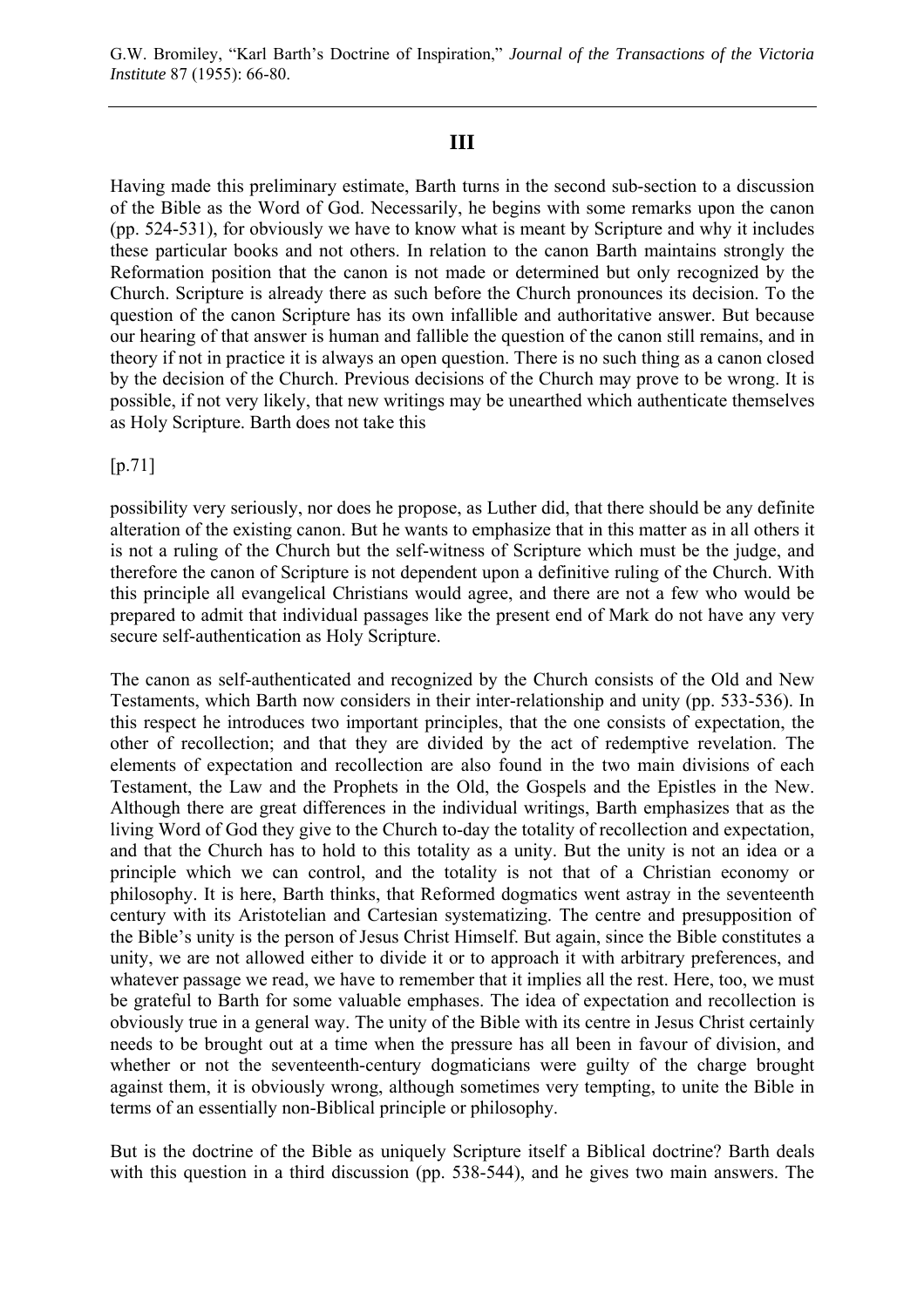first is that the Bible understands itself as the witness to Jesus Christ, and supremely to His resurrection, which it is the function of the Holy Spirit to attest. It understands itself, therefore, as the self-attestation of God by the Holy Spirit. The second answer is that it was written either by or about those men who had a direct encounter with God, bearing witness to them as the men they were as created by Jesus Christ Himself. This leads Barth to

# [p.72]

a consideration of the apostolate, and with the apostles he links also, as the Bible itself does, the Old Testament prophets. Passively the apostles were chosen as those who saw and heard revelation in its historical environment. Actively, they were chosen as those who had to proclaim it. This twofold function is most succinctly described in the opening verses of 1 John 1. It was in this function that the apostles wrote Scripture (or Scripture was written about them). Obviously, therefore, their writings are meant to be understood and can only be understood as unique Scripture. With these statements there can be little quarrel, for they are both Scriptural and Reformed. In their own way, however, they dispose of one common but misinformed criticism of Barth, that on his view any writing can be Scripture if the Holy Spirit chooses to make it such to this or that individual. Nothing could be farther from the truth than this accusation, for Barth insists in the strongest possible way that God's revelation is only in Jesus Christ, that the prophets and apostles have been selected as its witnesses, and that their writings and their writings alone are therefore Holy Scripture.

But this being the case, Barth goes on to point out in a further paragraph (pp. 545-548) that the content of revelation binds us strictly to its form. The form is a necessary one because this witness to revelation is the only witness. And it consists in the texts themselves, not in the socalled facts behind the texts. At this point Barth has some valuable remarks about the error of trying to arrive at the Biblical message by treating Scripture as a book of historical sources and reconstructing from it a history of Israel or a life of Jesus. It was one of the greatest mistakes of Strauss and Wellhausen and their innumerable progeny to try to separate between the texts of the Bible and the subject of the Bible, as though there were same historical truth to be found beyond Scripture. With this pertinent and trenchant criticism we can only express our fervent agreement.

# **IV**

So far, so good. But now Barth comes to a more difficult paragraph (pp. 549-556) in which he considers the reverse side, the limitation of the uniqueness or particularity of Holy Scripture. The Bible is a book apart by its very nature. But it is so, Barth maintains, only by its nature as witness. Considered in other respects or on other levels, as a book of history or religion, it is like other books. The distinction is not just one of degree. It is the distinction of the book which instructs us in the revelation of the absolute God. The absoluteness of God can be known only in this way, as the divine favour in which God associates Himself with man. But because God does associate with man, mediating His revelation through human writings, we must not attempt to absolutize or divinize the Bible as such. As in the case of Christ, the Bible has both "divine" and human factors, but there is not in this case an actual unity of the person of God with the human authors. The identity is only

[p.73]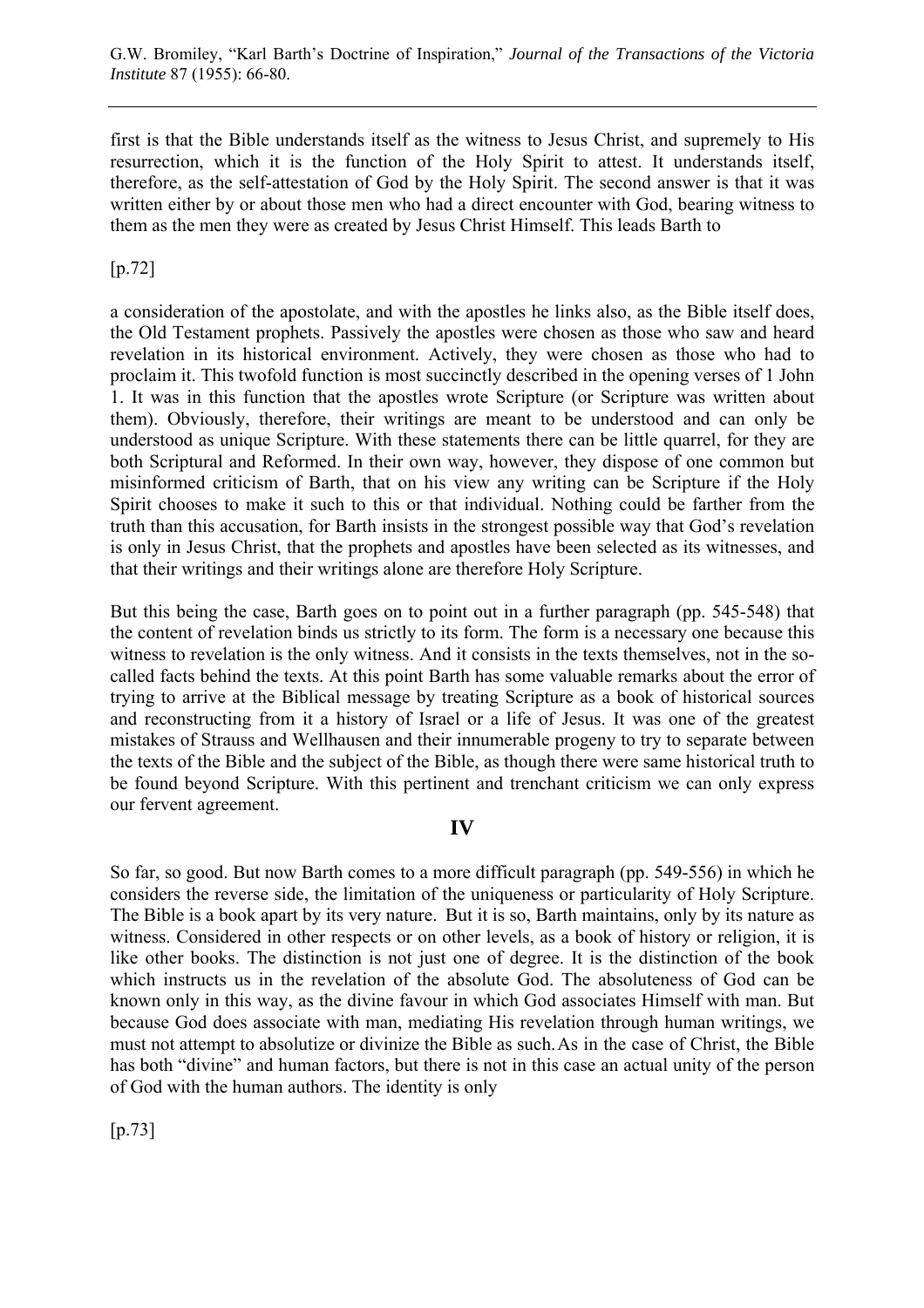by virtue of God's decision and act. The same is true of preaching and the administration of the sacraments, and less properly of the Church, of dogmas, of Christian experience and the like. We cannot therefore equate the Bible in a strict sense with the Incarnation. We can say only that the latter does carry with it the former, that the fact of the Word made flesh involves the prophetic and apostolic word. In its own way, therefore, the Bible is true God and true man, giving the glory to God, but having authority over the proclamation of word and sacrament. Only when it recognizes this particular place and function of Scripture will the Church be strong and healthy.

The main drift of this paragraph is not so much to emphasize the humanity and therefore the fallibility of the Bible, as it seems from the opening sentences, but rather to safeguard the uniqueness of God Himself and especially of the Incarnation of the divine Son. In this respect we may agree wholeheartedly that the Bible is not God, and that there is no essential unity of God and its words or authors. Certainly the "inscripturation" of the Word follows the same pattern as the Incarnation, but it is only a reflection and it takes place only by a special act of association, not by a unification of person. On the other hand, it may be wondered whether any theologians of any school have ever seriously suggested that the Bible is absolute and divine in the way that God is, or the Incarnate Christ. It may also be asked whether the limitation of the peculiarity of the Bible is rightly found in its humanity on other levels, for it could easily be argued that Jesus Christ is like other men if viewed from the historical or religious, or more narrowly from the physical or intellectual standpoint, yet this does not in any way affect His uniqueness and deity. Surely if God does associate with the human authors by His own special decision, we cannot isolate this or that aspect of their work and say that it is excluded from the divine act. We can rightly say that even in virtue of this act the Bible is not God as Christ is God. We can also say that in so far as it does have a human "form", it can be studied as one book of history or poetry or religion with others, just as Jesus Christ as man can be studied as one man with others. But it is rather another thing to state baldly that in these respects there actually "is no difference between the Bible and other quantities and factors of our human cosmos" (p. 549). This involves a basic "Nestorianism" which is no less intolerable in the doctrine of the written Word than in that of the Word Incarnate. But in view of what he says later (p. 571), Barth can hardly have meant his statement to have quite this implication.

In the sixth paragraph Barth comes to grips with the critical question of inspiration as the decision and act of God by which the Bible has priority in the Church and is the Word of God (pp. 557 f.). He argues that we can make the statements, that the Bible has priority and that it is the Word of God, only in a context of recollection and expectation: that

[p.74]

it has had and will have priority, that it has been and will be the Word of God. He tries to prove this point by an exegesis of the two most relevant passages in the New Testament, 2 Tim. 3: 14-17 and 2 Peter 1: 19-21, in both of which he finds elements of recollection and expectation bracketing the statement that Scripture is God-breathed. The point of this insistence is to make it clear that inspiration is not a state but the free act of the Holy Spirit, but it is difficult to see why Timothy's past, present or future recognition of the Bible as God's Word should be necessary to enable us to say that God exercised His decision and act in the prophetic or apostolic author. It is valuable to be reminded that the inspiration is a dead thing for us if we have not read, or do not and will not read the Bible as God's Word; but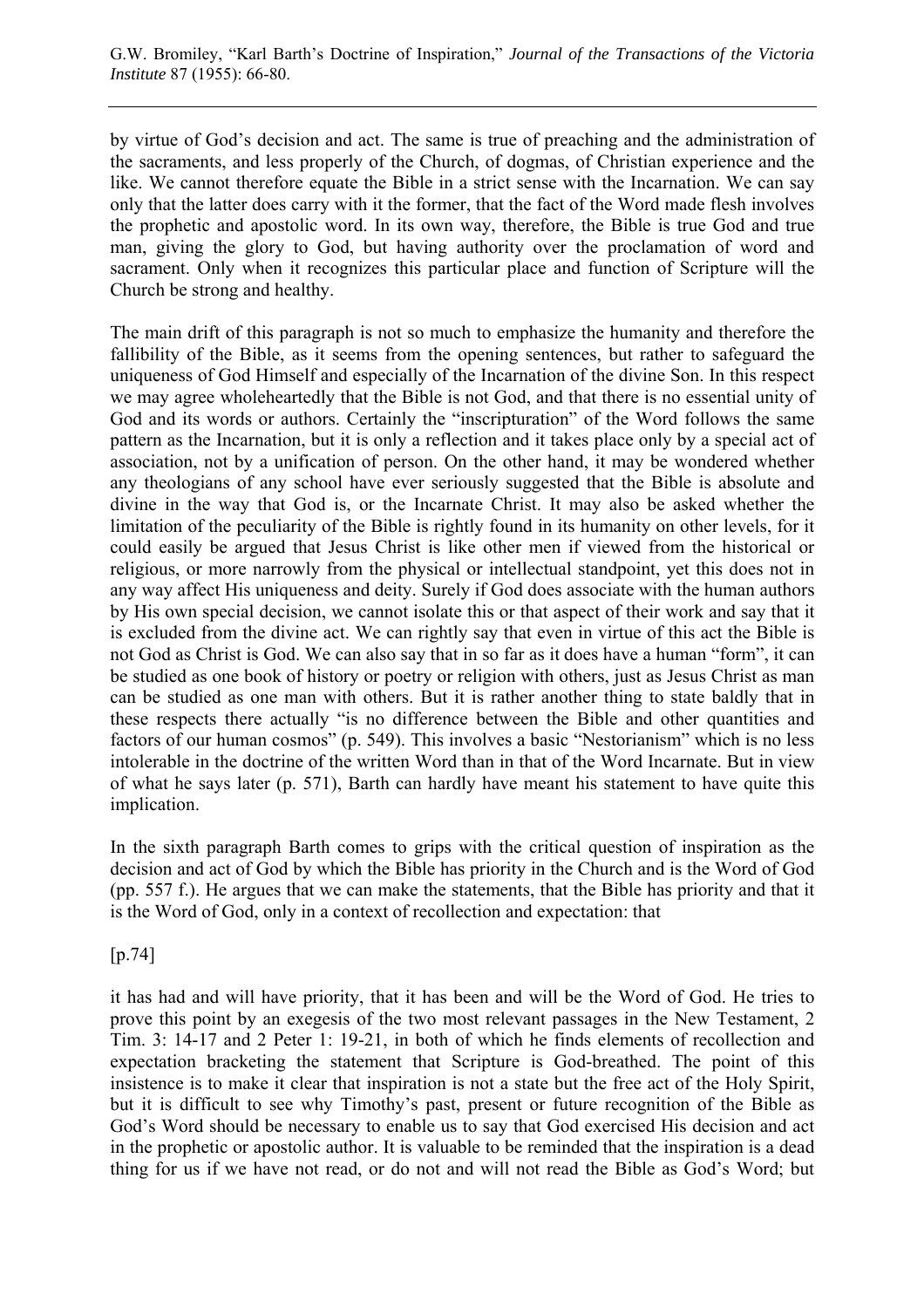surely the act of the Spirit in the authors cannot be suspended on the response of the hearers or readers, even though the work of the Spirit may not be completed until there is the true response. This is just the error in relation to Scripture which Barth now condemns in Bultmann in relation to the atoning work of Christ, and it is difficult to think that if Barth were to write this section to-day he would not make a complete shift of emphasis away from the subjective to the objective aspect of inspiration, as he does almost to excess in his most recent volume on the Atonement. But taking the chapter as it stands, there seems to be a regrettable hesitancy to accept the objectivity of the initial work of the Spirit. For fear of a lifeless orthodoxy Barth leaves the way open for a no less dangerous subjectivization.

## **V**

He continues with a consideration of the statement that we believe the Bible to be God's Word, and in the first instance he emphasizes the word believe. This leads him to an attempted characterization of the work of the Spirit in the human authors. It takes place as the obedience of these authors to the revelation then given, and it is therefore their own thinking, acting, speaking and writing as embraced and controlled and impelled by the Holy Spirit. The resultant work is not a book of divine propositions directly imparted, but a witness which we have to recognize in faith to be the Word of God. At this point we see why Barth is afraid of a proper stress on the objectivity of the initial inspiration. He does not want our acceptance of it to be perverted or misunderstood as though it were something that we ourselves could manipulate or control. We cannot prove the Bible to be the Word of God by rational or empirical processes. Men may read it in other ways and even criticize or reject it, and by the ordinary means of argument the cannot bring them to the point of confession. It is only by the Holy Ghost and in faith that we can say that the Bible is God's Word. All this is, of course, very true. But it need not alter the fact that by that earlier act of the Holy Spirit what the prophets and apostles wrote is in itself the Word of God, however we ourselves or others may read it. Nor does it mean that it is

[p.75]

the Word of God in complete defiance of rational or empirical considerations. This is, however, the direction in which Barth's argument is leading, for separating again between the infallibility of the Bible on the divine side and its fallibility on the human he finds a stumbling-block to reason in the literary forms, the concepts, the mistakes, the contradictions and above all the Judaistic setting and spirit of Scripture. In this respect he forgets that it is only the fallen reason of man which is scandalized, as it will be in any case, not only by the form but by the whole message of the Bible. And while no one would argue that in all their thoughts and words and actions the prophets and apostles could not make mistakes, it is surely not too much to expect that at least where they were specially controlled by the Spirit according to the decision and act of God they would be preserved from gross blundering and self-contradiction. Is it not, perhaps, that at this point Barth's own reason was still in conflict with his faith?

But he returns on p. 568 to a more positive note with the insistence that, if we have to believe the Bible to be God's Word, we do have to believe it to be God's Word. This is not a quality or characteristic. It means that the Bible is linked up with the Word of God, not *vice versa*. But it is true all the same, for to live by the Bible is to live by the revelation of Jesus Christ in the Bible by the work of the Holy Spirit. This leads Barth to a definition of inspiration (p.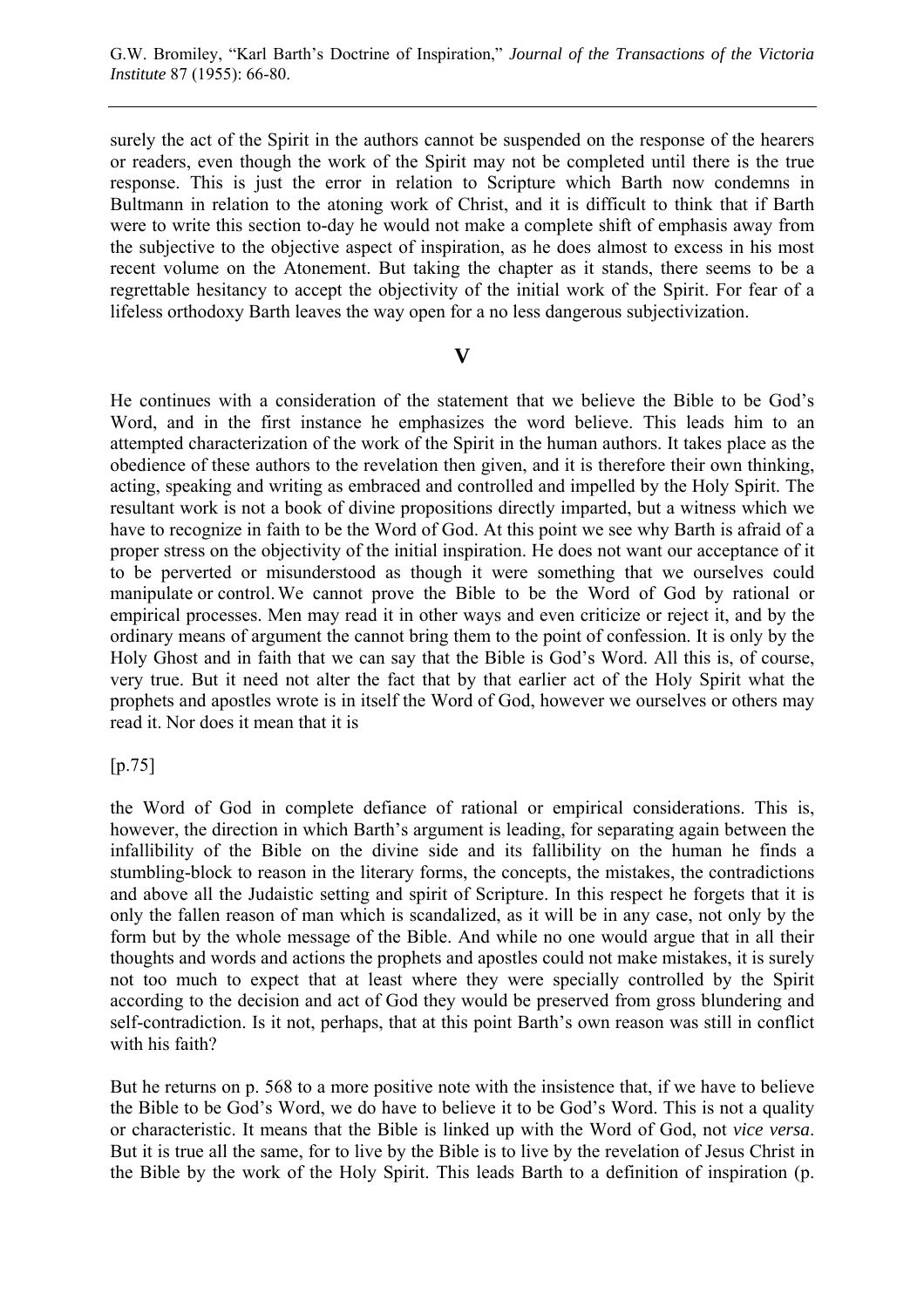571) as the relationship between the Holy Spirit and the Bible. To do justice to it we have to bring out the full reality of the union in the free act of the grace of God. As Barth sees it, the union has two moments or phases which he illustrates from the two passages, 2 Cor. 3: 4-18 and 1 Cor. 2: 6-16. The first has to do with the reader, who cannot understand the Bible apart from the hidden work of the Spirit. The second has to do with the writer, who cannot proclaim Christ apart from the work of the Spirit. In a historical survey (pp. 574-584) Barth then shows that the Reformation period is the only one which properly balances these two aspects with its full acceptance of the inspiration of the writers, but its relating of the Bible strictly to Jesus Christ and its stress on the inward work of the Spirit. The early Church maintained a firm doctrine of inspiration, but it concentrated attention on the inspiration of the writers, it was rather too interested in the minutiae of wording, and it ignored the human aspect. The result was a secularization of the concept in which inspiration became "inspiredness". The post-Reformation period repeated this movement, ignoring the human element, insisting upon the inspiration even of the vowelpoints, trying to substitute an assurance of palpable human certainty for the assurance of faith. As Barth sees it, the tragedy of this view is that it diverts attention away from Christ to secondary factors, that it provides a certainty which is wrongly based and therefore vulnerable, and that it provokes the inevitable reaction away from a Docetic view of Scripture to an Ebionite.

[p.76]

# **VI**

What are we to say to all this?

In the first place, we have to admit that there is a work of the Holy Spirit in the reader without which no amount of argument or demonstration or investigation will give to the Biblical text its life-giving power. In so far as orthodoxy is in danger of forgetting this, it is as well that we should be reminded of it again, although in our own day it seems that the main threat to the inspiration of Scripture is to be found in a different direction.

Second, we may again ask whether a proper emphasis on the human element of Scripture necessarily involves errancy in the historical or scientific material. It involves a general fallibility of the authors as such, i.e. apart from the special working of the Holy Spirit for this particular purpose. It also involves, perhaps, a limitation or restriction of knowledge. On scientific, historical, geographical and other factors the Bible only gives us such simple and largely generalized information as is necessary for its own purpose. Again, it definitely involves a use of such language, concepts, literary forms and even methods and materials as were in general use at the time of writing, although in the case of the first three there was a certain necessary adaptation, as, for example, in the New Testament use of a word like *agape*. But it is rather another thing to say that the Bible may and does contain definite error, or that because our recognition of the inspiration of Scripture does not depend on its human infallibility, therefore we have to say almost *de fide* that it is humanly fallible.

Third, it is just a question whether in the biblical sense the term "inspiration" ought strictly to be applied to the illumination in which the Holy Spirit opens our eyes to the truth of Scripture. By extension it often has been used in this way, as in Cowper's well-known hymn:

The Spirit breathes upon the word, And brings the truth to sight."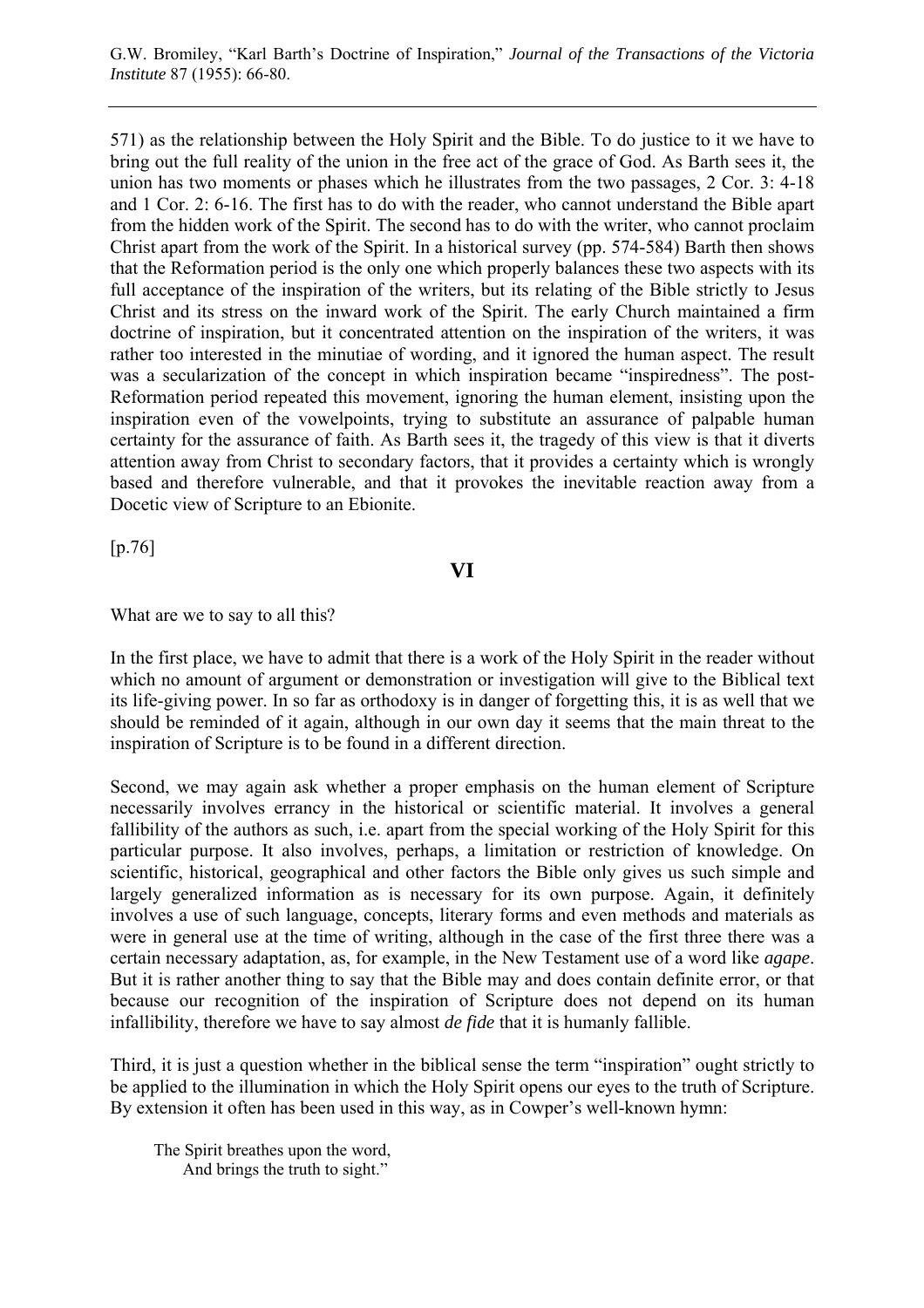If we make the extension, Barth is no doubt justified in arguing that the twofold act of inspiration is not complete until the first phase is succeeded by the second, and the inspired authors find an inspired reader. But this question prompts the further one, whether in the strictest possible sense we are right to speak of an inspiring of the text itself and not only, as the Bible itself seems to do, of the authors, and later, perhaps, of the readers. Of course, in a sense this is a pedantic question, for men who spoke and wrote as moved by the Holy Spirit will give us inspired writings. But the point is that the act of inspiration takes place in the human writers, and later, if we like, in the readers, not primarily in the text. The text itself is a given thing: the product of the one act and the basic material for the other. But if this is the case, may we not be right to speak of the "inspiredness" rather than the inspiration of the Bible, so long as

[p.77]

we make it plain that this "inspiredness" is only in conjunction with the inspiration, the act of inspiring, of the Holy Spirit, primarily in the writers, and secondarily, if we like, in the readers? The doctrine of "inspiredness" is a dangerous one, for attention may easily come to be focused on a quasi-miraculous text instead of its ultimate Author and His act of inspiration. But the mere fact that a doctrine is dangerous does not mean that it is false. Almost all doctrines have been abused at one time or another. What is necessary is to prevent the abuse by relating this secondary doctrine clearly and strictly to the primary inspiring of the authors and the subsequent illumination of the hearers or readers.

#### **VII**

In the final pages (pp. 585-597) Barth brings his survey to an end with some positive statements or conclusions. The first is that the Bible is God's Word and therefore that it cannot be controlled by us. Second, it is the work of God and therefore an act and not a state, reminding us of the work which has been done in the past and kindling the expectation of new work in the future. Third, it is the miracle of God, a new thing which sets in train new events. Fourth, it is human in form, and therefore it involves the offence of the Incarnation and the Cross. Fifth, the presence of God's Word is not a quality inherent in the book, but that which, by the free decision of God, intervenes between recollection and expectation but is incomprehensible as time. Sixth, this intervention takes place only according to God's decision, but it is something which can and will take place, so that we are to search the Scriptures in expectation. In our approach to the Bible it is no less wrong to be unfaithful or indolent than to try to isolate God's Word from the rest of Scripture as though it were only "contained" in it, or to rest in recognized experiences in time past. We must move from faith to faith, in gratitude and also in hope. Seventh, there is a twofold actuality: God Himself who speaks, and the text in and through which He speaks. Although Barth dislikes the idea of the "inspiredness" or human infallibility of the text he insists most strongly that it is in and through the text, the actual words of the text, that God speaks. Therefore he argues that inspiration is in the true sense verbal, and that what is required of us is exegesis. Eighth, and finally, he recognizes the danger of pure subjectivity, as though it all comes back to our own experience or faith, as though the Bible is only the Word of God as we experience or believe it to be such. But the objective side is not so much the text itself as God's twofold action of inspiration in the writers and the readers. He brings the whole section and the first part of the chapter to an end by emphasizing again that the statement that the Bible is the Word of God is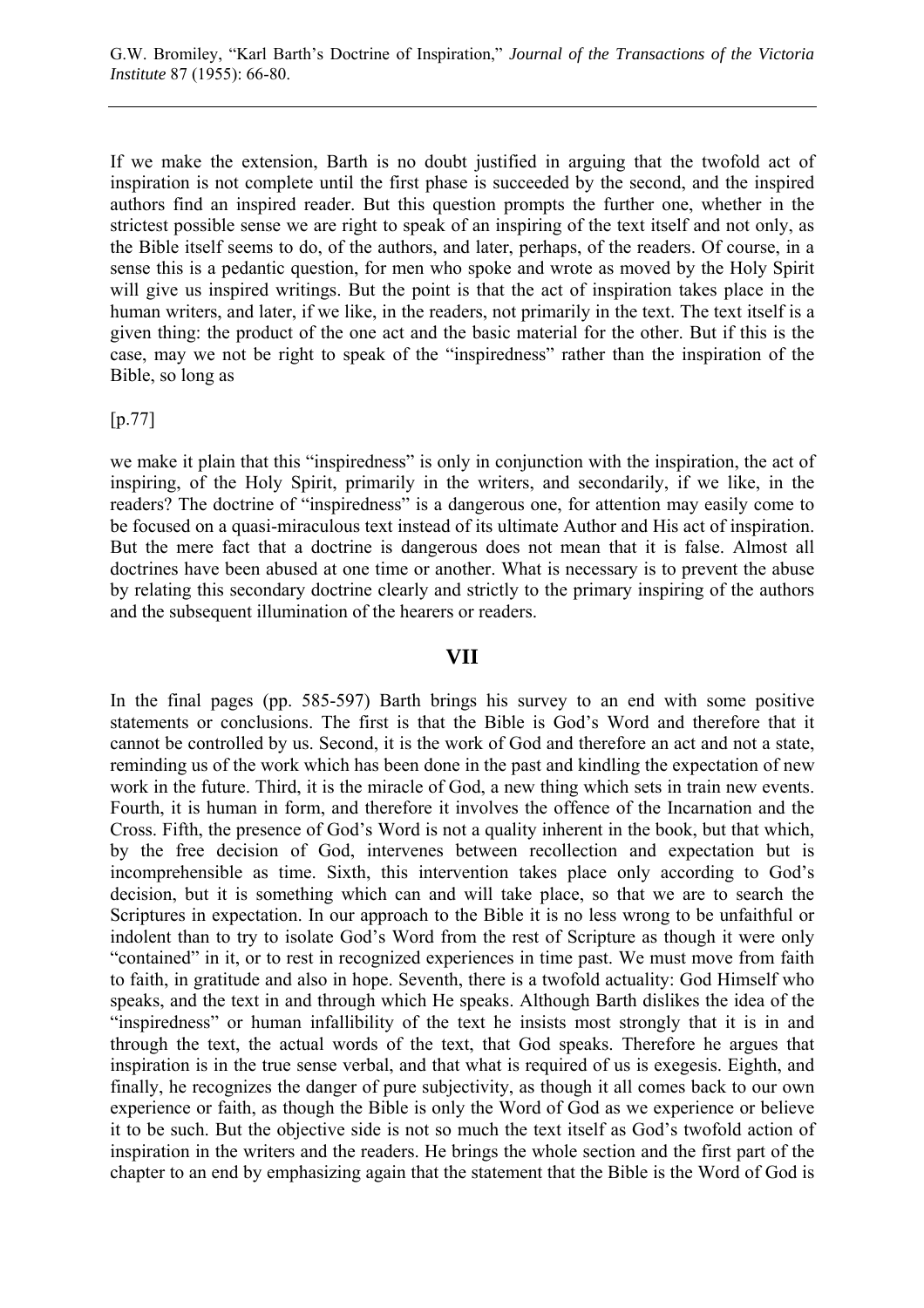an analytical sentence, and that ultimately, as God's Word, it cannot be known by rational or empirical considerations but only in and through itself. He appeals to

## [p.78]

Calvin to show that other factors are only secondary to the divine self-attestation, which must not be confused of course with our own experience or faith. This divine self-attestation is the work of the Holy Spirit, that is to say, of "God Himself in the free act of His turning to us". It means that in this doctrine too "we must be content to give the glory not to ourselves but to God".

# **VIII**

Even from the short review of these conclusions, and indeed of the part as a whole, it is easy to see what is the real strength of Barth, what are his weaknesses, and the way in which he himself would probably wish to amend his work after an interval of seventeen years. At the risk of a certain amount of reiteration we will gather together our own comments and criticisms under these three heads.

(1) On the credit side, in spite of the lip-service that he pays to it, Barth sees clearly the weakness of the historical approach to the Bible and the irrelevance of most of its findings to a genuine understanding of the Bible. More than that, he perceives and states that the radical error in liberal work does not lie in the detailed criticisms or reconstructions of the Bible, but in the underlying deviation or alienation from the theological content of the Bible. In the same context, there is something to be learned from his criticism of orthodoxy in its attempt to vindicate the Bible along human lines and its only too frequent subjugation of the Biblical material to the current philosophical framework. The criticism is perhaps carried too far, but there can be no doubt that in their own way these friendly and well-meant efforts are no less humanistic and non-Biblical than the more hostile activities of liberals. We learn from Barth that the basic need of the day is not so much to counter this or that individual critical finding as to meet and overthrow the non-Biblical theology which is only too frequently expressed in orthodox no less than liberal argumentation. Once this is done, detailed historical questions will be seen in their proper perspective, and the main difficulties will disappear. Barth is surely right that it is an inversion to suspend our acceptance of the Biblical message on our ability to prove the historical accuracy of the Bible. A genuinely historical study ought to lead us to the message of the Bible itself, and it is in terms of that message rather than empirical or any other philosophy that the Christian will approach the Bible and everything else. But of course the Biblical message cannot be known only by historical means, and this leads Barth to its most valuable feature―the tremendous emphasis upon the primacy of God in everything that concerns what is after all His own Word. He maintains this primacy in many different ways: against the orthodoxy which wishes to control the Bible; against the liberalism which wants to historicize it, or to try to sift the divine factors from the human; against the rationalism which eliminates or depreciates the illuminating work of the Holy Spirit;

[p.79]

against the subjectivism which identifies that work with human faith or experience. At every point and in every respect Barth's effort is to reckon seriously with God Himself in His own Word, and it is because of this concern for the divine glory that he has a derived concern for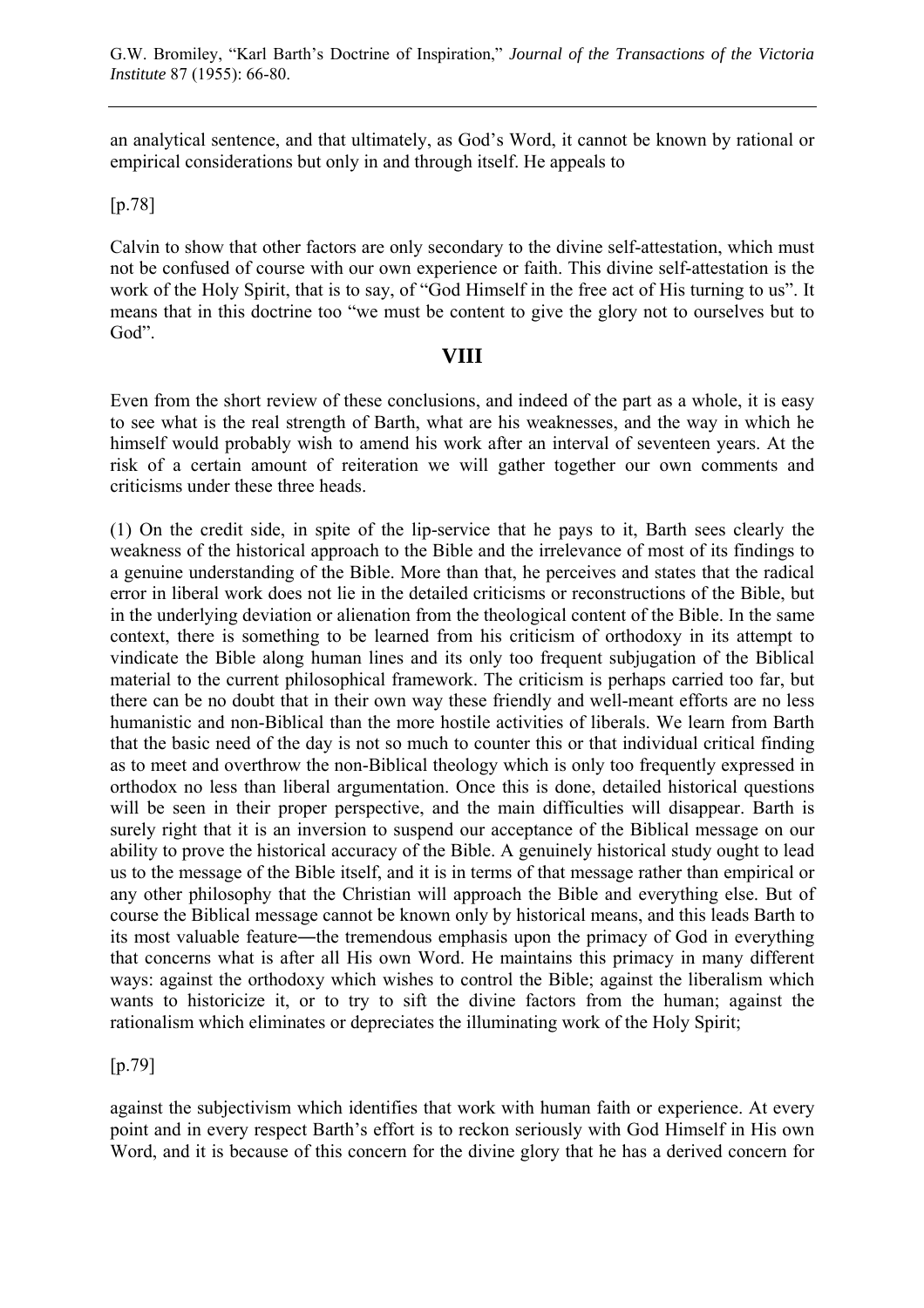the honour of Scripture as that which must be in all things the master and judge of Christian thinking and practice, both for the individual Christian and also for the Christian Church.

(2) For these insights and emphases our thanks are due to Barth, for although what he says is not basically new, he says it with a new freshness and authority. But there is a debit side as well. In a general way, he has, I think, a tendency to give rather too great a prominence to the dangers which he finds in orthodoxy, for although they are possible and indeed actual dangers, they hardly seem to be practical dangers for the majority of people today. Possibly the situation is different in Switzerland, but in this country the number of orthodox is frighteningly small anyway, and if they are at fault at any point a positive approach will surely do more good both to them and to others than a more or less consistent denunciation. The historical criticism, e.g., of seventeenth-century dogmaticians is fair enough, but the more generalized pronouncements tend to be negative, dogmatic and misleading. In detail, there are two main points at which the teaching of Barth seems to be neither right nor necessary. The first is in relation to the fallibility of the Bible, which he goes out of his way to emphasize as the correlative of its humanity. But in this respect his thinking is surely a little muddled. For one thing, he is accepting a historicist standard as the norm of inerrancy, which is to be guilty of the very error of judging the Bible by human philosophies which he rightly criticizes in others. Again, it is not really necessary to insist on errors in the Bible to maintain its true humanity. Quite apart from the human wording and forms and concepts, we can readily concede the limitation of the Bible and yet believe that in virtue of the special decision and act of God which is inspiration, it is preserved from actual error. In point of fact, in his own exegesis Barth takes surprisingly little notice of the supposed errors, so that his rather trenchant statements in this regard seem designed mainly to clear himself from the possible charge of obscurantism. The second point is in relation to the understanding of inspiration itself. It is right and proper that the work of the Holy Spirit in the reader should be given a greater prominence than in many statements, but it is just a question whether this can rightly be described as the second phase which completes the work of inspiration. The true work of inspiring was properly in the authors, so that in a derived and secondary but very real sense their works can also be described as inspired. And this is irrespective of the spiritual state of the readers, just as on an artistic level the works of Shakespeare are "inspired" irrespective of the appreciative capacity of those who read them. Therefore, while we have to insist strongly that the Scriptures can be properly

[p.80]

read only in the Spirit, and we cannot altogether divorce this fact from the primary writing in the Spirit, we merely confuse the doctrine by claiming that there are here two complementary aspects of the one inspiration. Nor have we any real reason to refuse to the actual text of the Bible an inspiration which certainly derives from the primary act but which is not dependent on the illumination of the recipients.

(3) The final question remains whether Barth himself might now wish to modify his presentation of the doctrine. To judge from the recent trend of his writing, it seems certain that he himself would not now be ready to give quite the prominence that he then did to the act of the Holy Spirit in the reader. For after all, events have shown that his safeguards against subjectivism are not really adequate if the dynamic view of inspiration is pressed to its extreme. It is all very well to say that we are dependent on God Himself speaking in His Word, but the fact remains that if inspiration is not complete until it takes place in the